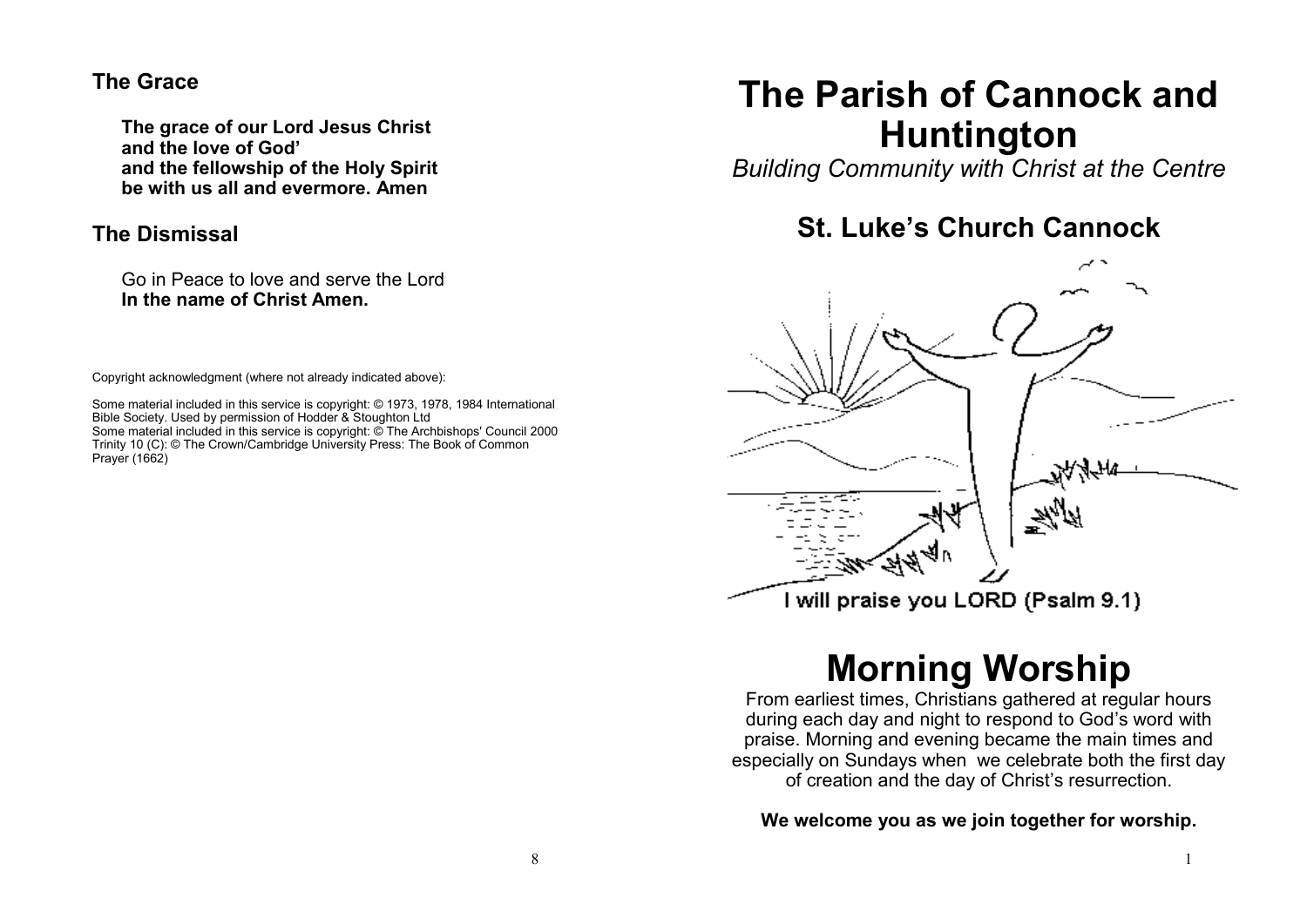#### **Welcome**

Grace, mercy and peace from God our Father and the Lord Jesus Christ be with you **and also with you.**

This is the day that the Lord has made. **Let us rejoice and be glad in it.**

*Or*

O Lord, open our lips **And our mouth shall proclaim your praise**

Give us the joy of your saving help **And sustain us with your life-giving Spirit.**

## **Hymn**

*The minister may say*

We have come together in the name of Christ to offer our praise and thanksgiving, to hear and receive God's holy word, to pray for the needs of the world, and to seek the forgiveness of our sins, that by the power of the Holy Spirit we may give ourselves to the service of God.

## Prayers of Penitence

*The minister will say one of these sentences* I will arise and go to my father, and will say to him, Father, I have sinned against Heaven, and before you, and I am no more worthy to be called your child. *Luke15:18,19*

If we say that we have no sin, we deceive ourselves and the truth is not in us: but if we confess our sins he is faithful

**Our Father, in heaven Hallowed be your name, Your kingdom come, Your will be done On earth as in heaven. Give us today our daily bread Forgive us our sins As we forgive those who sin against us. Lead us not into temptation But deliver us from evil. For the kingdom, the power And the glory are yours Now and for ever. Amen**

**The Conclusion**

**Offertory Hymn**

## **Offertory Ascription**

**Yours, Lord, is the greatness, the power, the glory, the splendour, and the majesty; for everything in heaven and on earth is yours. All things come from you and of your own do we give you.**

#### *Either*

## **The Blessing**

The Lord be gracious to us and bless us and make his face to shine upon us. Help us to be a blessing to each other and our communities that your ways may be known among us. Let all the people praise you, O God. Let all the people praise you. **Amen**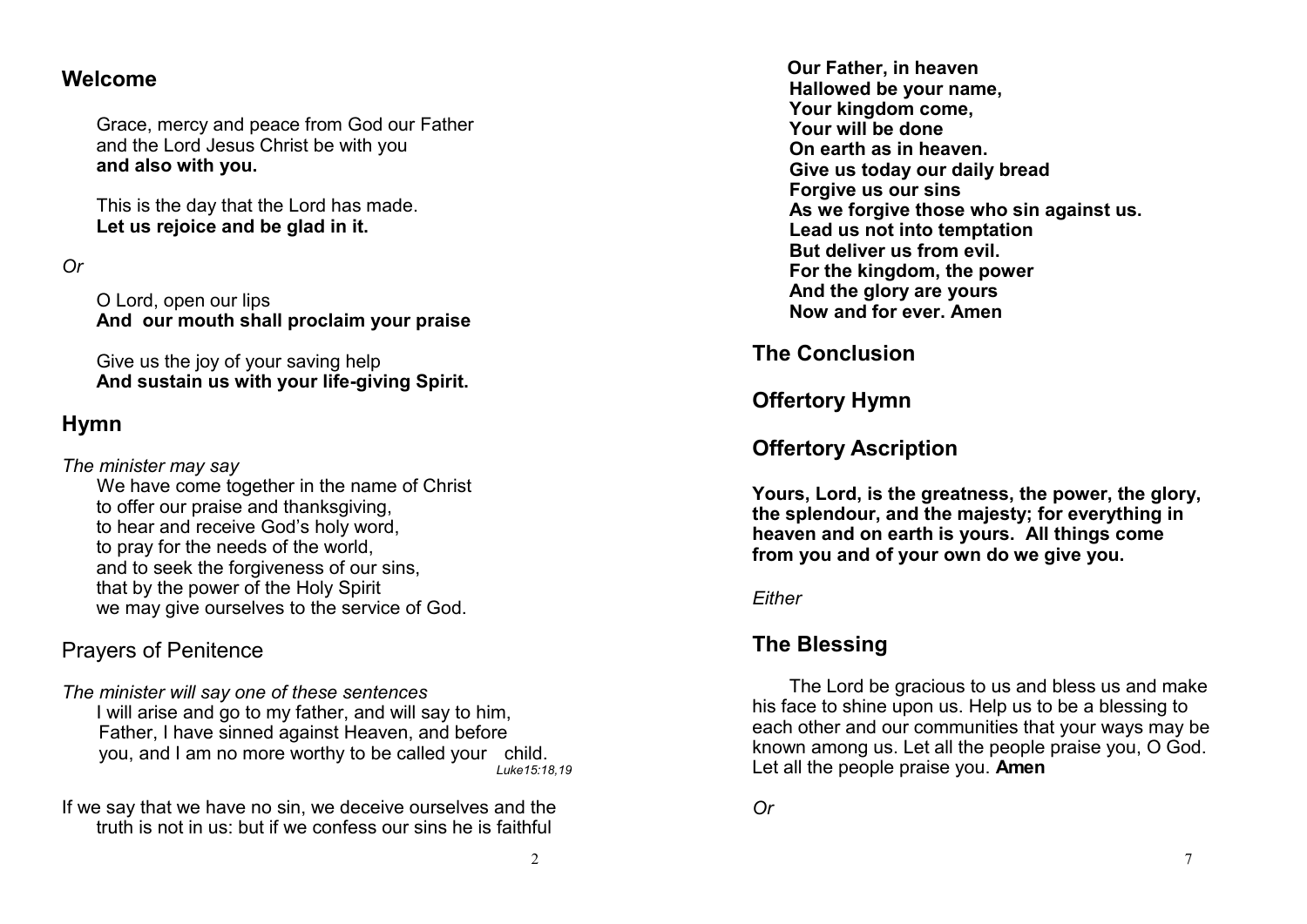**the resurrection of the body, and the life everlasting. Amen.**

#### *Or*

We say together in faith

**Holy, holy, holy Is the Lord God Almighty, Who was, and is and is to come.**

We believe in God the Father. who created all things; **For by his will they were created and have their being**

We believe in God the Son. who was crucified: **For with his blood, he purchased us for God, from every tribe and language, from every people and nation**

We believe in God the Holy Spirit: **The Spirit and the Bride say, 'Come!' Even so come, Lord Jesus! Amen**

#### **Prayers**

*The Collect is said.*

*Intercessions are offered.*

Gathering our prayers and praises into one, let us pray as our Saviour has taught us

and just to forgive us our sins, and to cleanse us from all unrighteousness.

*1John1:8,9*

Hide your face from my sins, and blot out all my iniquities *Psalm 51:3*

Jesus says, 'Repent, for the kingdom of heaven is close at hand<sup>'</sup>

*Matthew 3:2*

So let us turn away from our sin and turn to Christ, confessing our sins in penitence and faith.

**Lord God, we have sinned against you; we have done evil in your sight. We are sorry and repent. Have mercy on us according to your love. Wash away our wrongdoing and cleanse us from our sin. Renew a right spirit within us and restore to us the joy of your salvation, through Jesus Christ our Lord. Amen.**

May the Father of all mercies cleanse *you* from *your* sins, and restore *you* in his image to the praise and glory of his name, through Jesus Christ our Lord. **Amen**.

Blessed is the Lord, **for he has heard the voice of our prayer;** Therefore shall our hearts dance for joy **and in our song will we praise our God.**